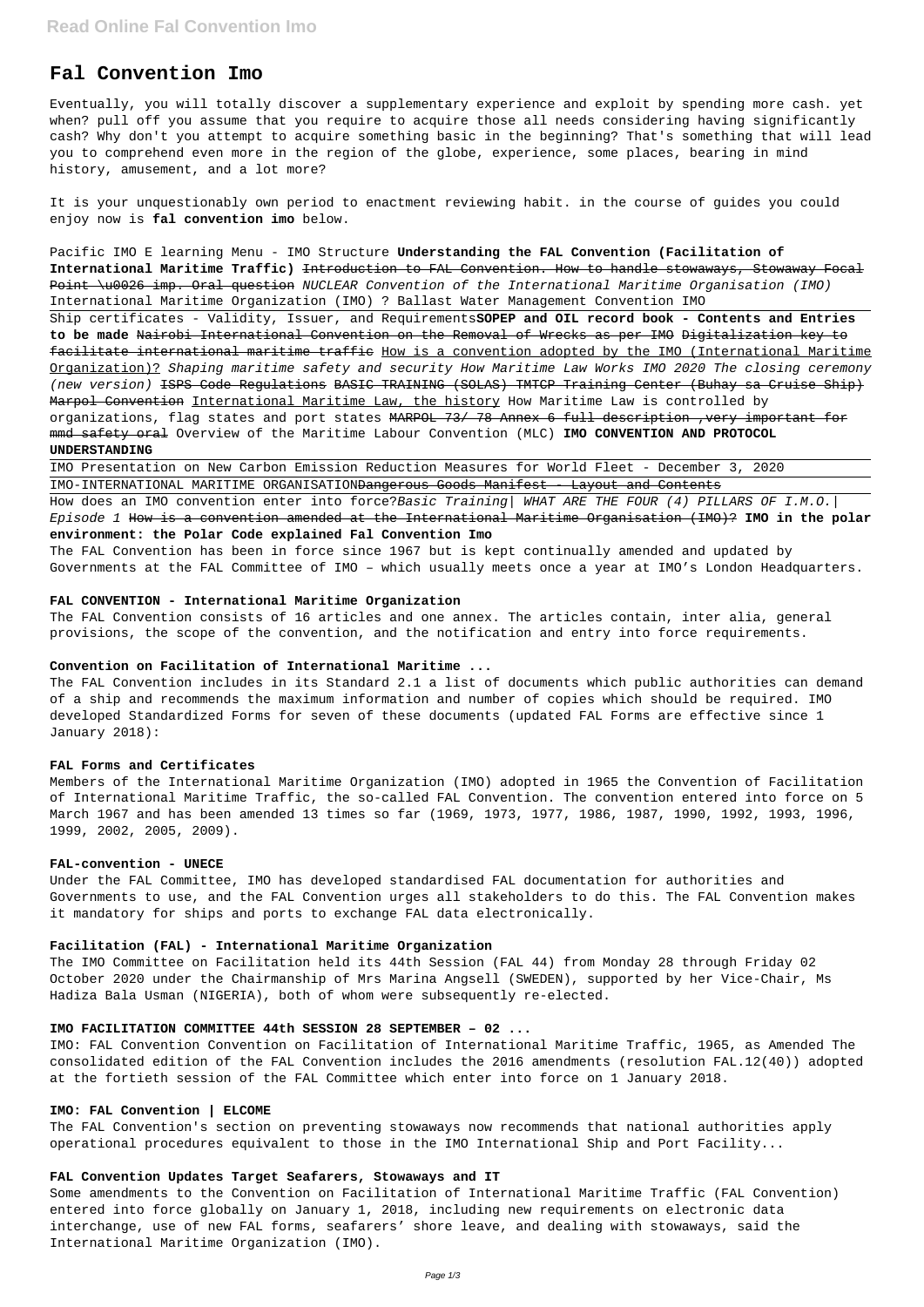### **New FAL Convention amendments come into force Jan 1 ...**

The need for standardization and cutting of red tape was recognized by the Maritime Safety Committee very early on in the life of what was then called the Inter-Governmental Maritime Consultative Organization (IMCO) – now IMO, through the development of the Convention on the Facilitation of International Maritime Traffic, 1965, as amended (the FAL Convention).

### **Facilitation - International Maritime Organization**

The main objective of the IMO's Convention on Facilitation of International Maritime Traffic (FAL Convention), adopted in 1965, is to achieve the most efficient maritime transport as possible, looking for smooth transit in ports of ships, cargo and passengers.

## **Beware of 7 IMO FAL Documents! Electronic Information ...**

6.6 The Committee considered the report of the first meeting of EGDH (EGDH 1) (FAL 44/6), which had been held at IMO Headquarters from 4 to 8 November 2019, chaired by Mr. Mikael Renz (Sweden), together with documents FAL 44/6/3/Rev.1 and FAL 44/6/4/Rev.1 (UNECE et al.), providing modelling of the data sets approved by EGDH 1: the revised Data structure report, i.e. table 2 of the IMO Compendium, and the revised UML class diagram of the Compendium, i.e. figure 3 of the Compendium, respectively.

## **REPORT OF THE FACILITATION COMMITTEE ON ... - wwwcdn.imo.org**

The International Maritime Organization (IMO, French: Organisation Maritime Internationale; known as the Inter-Governmental Maritime Consultative Organization until 1982) is a specialised agency of the United Nations responsible for regulating shipping.The IMO was established following agreement at a UN conference held in Geneva in 1948 and the IMO came into existence ten years later, meeting ...

The International Maritime Organisation's (IMO) Convention on Facilitation of International Maritime Traffic (FAL), adopted in 1965, contains procedures for ship's arrival, stay and departure from port.

### **Revised IMO FAL Forms effective from 1 January 2018**

The FAL Convention The main objective of the IMO's Convention on Facilitation of International Maritime Traffic (FAL Convention), adopted in 1965, is to achieve the most efficient maritime transport as possible, looking for smooth transit in ports of ships, cargo and passengers.

### **IMO: Electronic information exchange mandatory for ports ...**

The measures for the facilitation of international maritime traffic provided for under the present Convention and its annex apply equally to the ships of coastal and non-coastal States the Governments of which are Parties to the present Convention. The provisions of the present Convention do not apply to warships or pleasure yachts

## **What is FAL convention or Convention on Facilitation of ...**

By the first Nineteen Sixties, the maritime nations had determined that the case mustn't be allowed to deteriorate any so that they turned to IMO for facilitate. when some meeting IMO adopted the fal convention finally in 1965. The main objectives of the convention are: To prevent excess delays in maritime traffic,

# **FAL Convention:Facilitation Of International Maritime ...**

# **International Maritime Organization - Wikipedia**

The Convention on Facilitation of International Maritime Traffic (FAL Convention) includes in its Standard 2.1 a list of documents which public authorities generally require from ships operating in national waters. These documents include the following: IMO General Declaration (FAL form 1) Cargo Declaration (FAL form 2)

### **JamaicaPCS - Fal Convention**

Through IMO (based on the framework and responsibilities set out in UNCLOS) Member Governments have established a comprehensive regime for international shipping, ensuring safety of navigation and protecting the marine environment, which includes several options for area based management tools, all firmly based in globally binding IMO instruments

The 2011 edition of the Convention on Facilitation of International Maritime Traffic, 1965, as amended (FAL Convention), includes all amendments to the Convention up to and including the 2009 amendments, which entered into force on 15 May 2010. The edition features the new Explanatory manual to the Convention on Facilitation of International Maritime Traffic, 1965, as amended, adopted in October 2010. This manual contains guidance and interpretations of the provisions, as well as practical methods of application and examples of best practices.